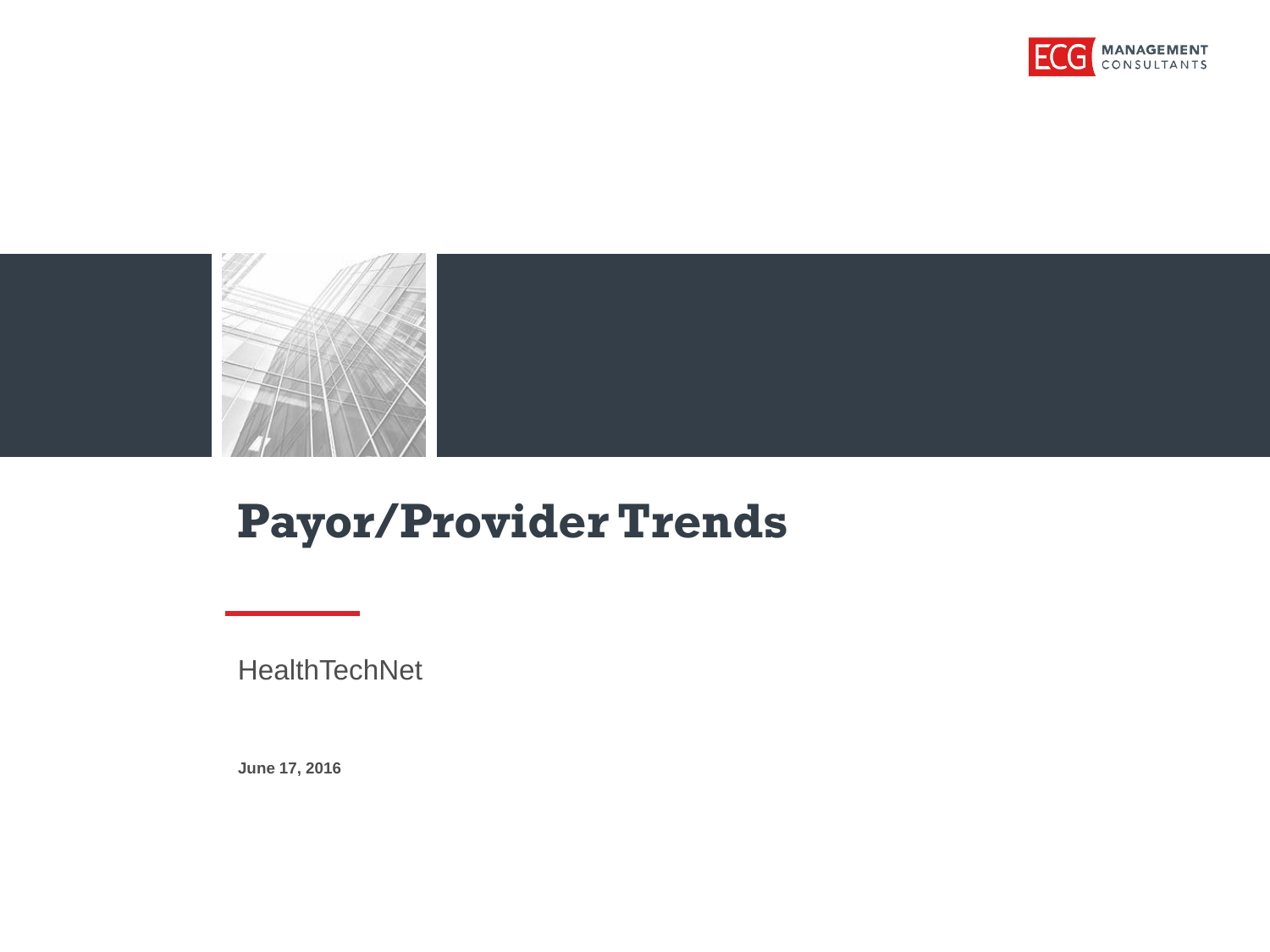## **Agenda**

- I. Introduction
- II. Reimbursement Trends
- III. Payor/Provider Collaborations
- IV. Narrow Networks
- V. Questions and Discussion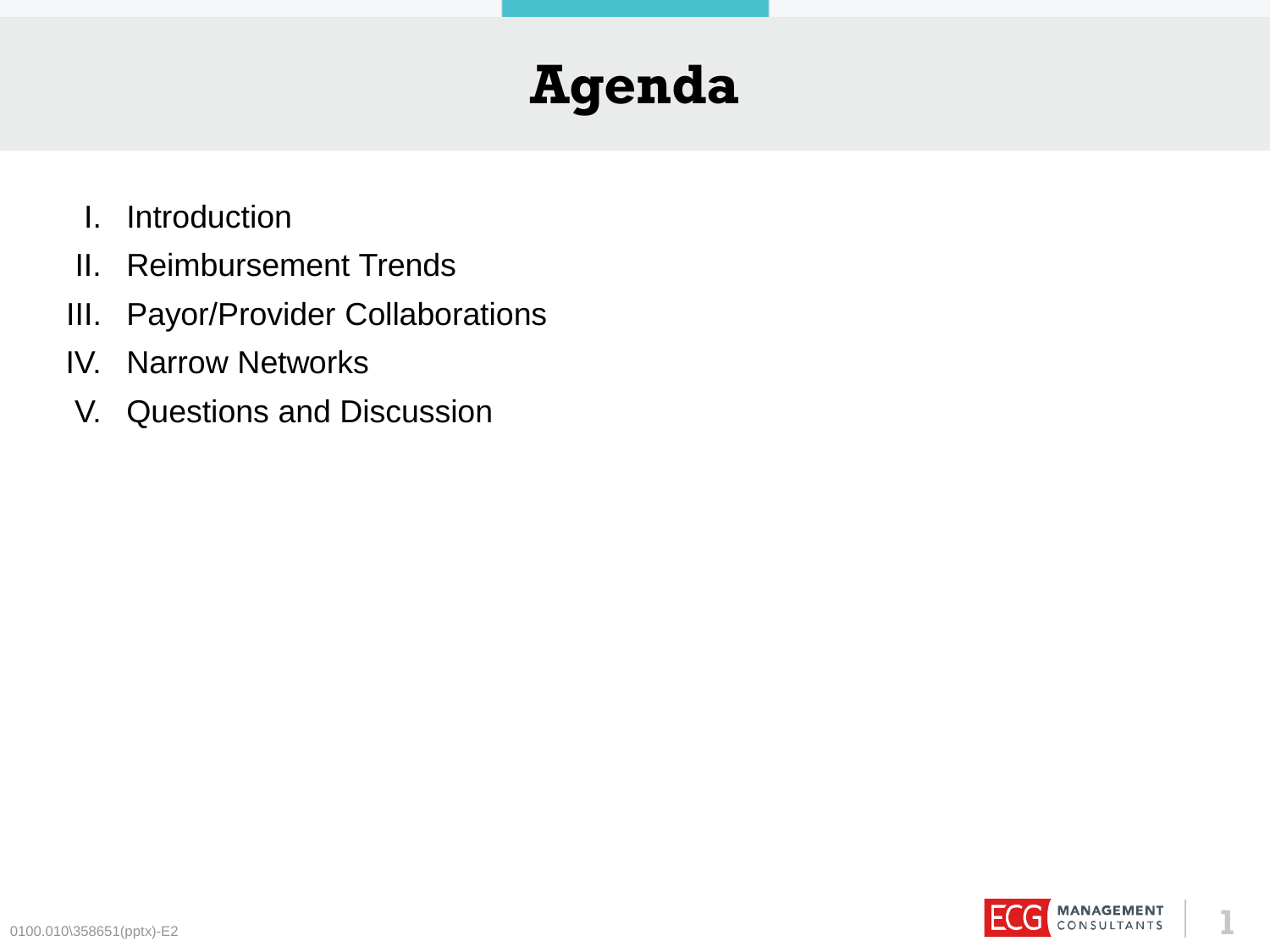## **Today's Speaker**





twelter@ecgmc.com



03-522-8450

### **Terri Welter**

### *Principal*

Terri is a Principal in ECG's Washington, D.C., office and head of the firm's Contracting and Reimbursement practice. She has extensive experience in managed care and provider/payor reimbursement and collaboration. She recently has been closely involved with assisting health systems, hospitals, medical groups, and other providers with developing and executing the types of arrangements needed to successfully react to healthcare reform and establish contracting structures that facilitate hospital/ physician and payor alignment and CI. Terri is a frequent national speaker on the topics of evolving provider payment vehicles, accountable care organization (ACO) development, and providerowned health plan strategies.

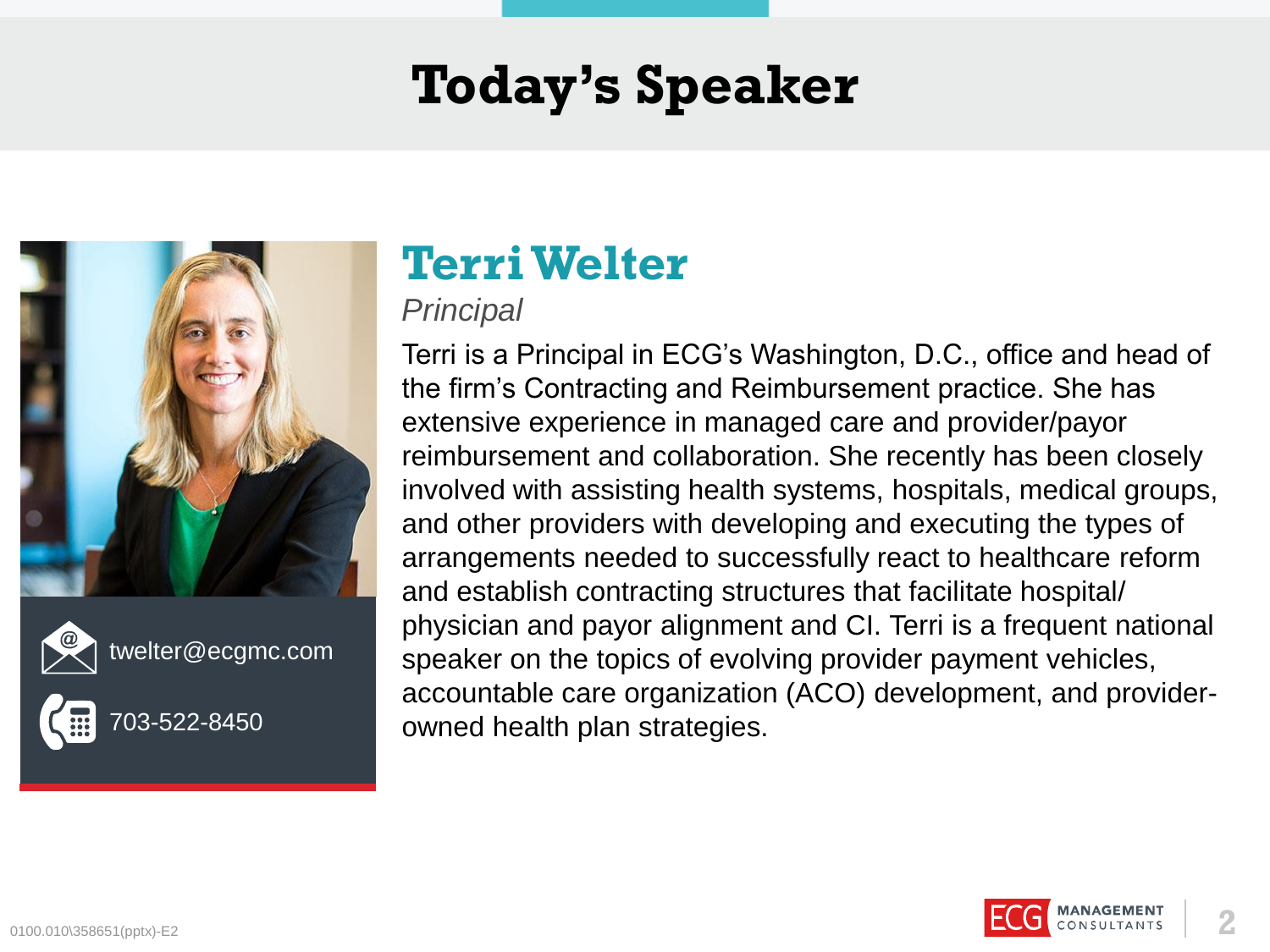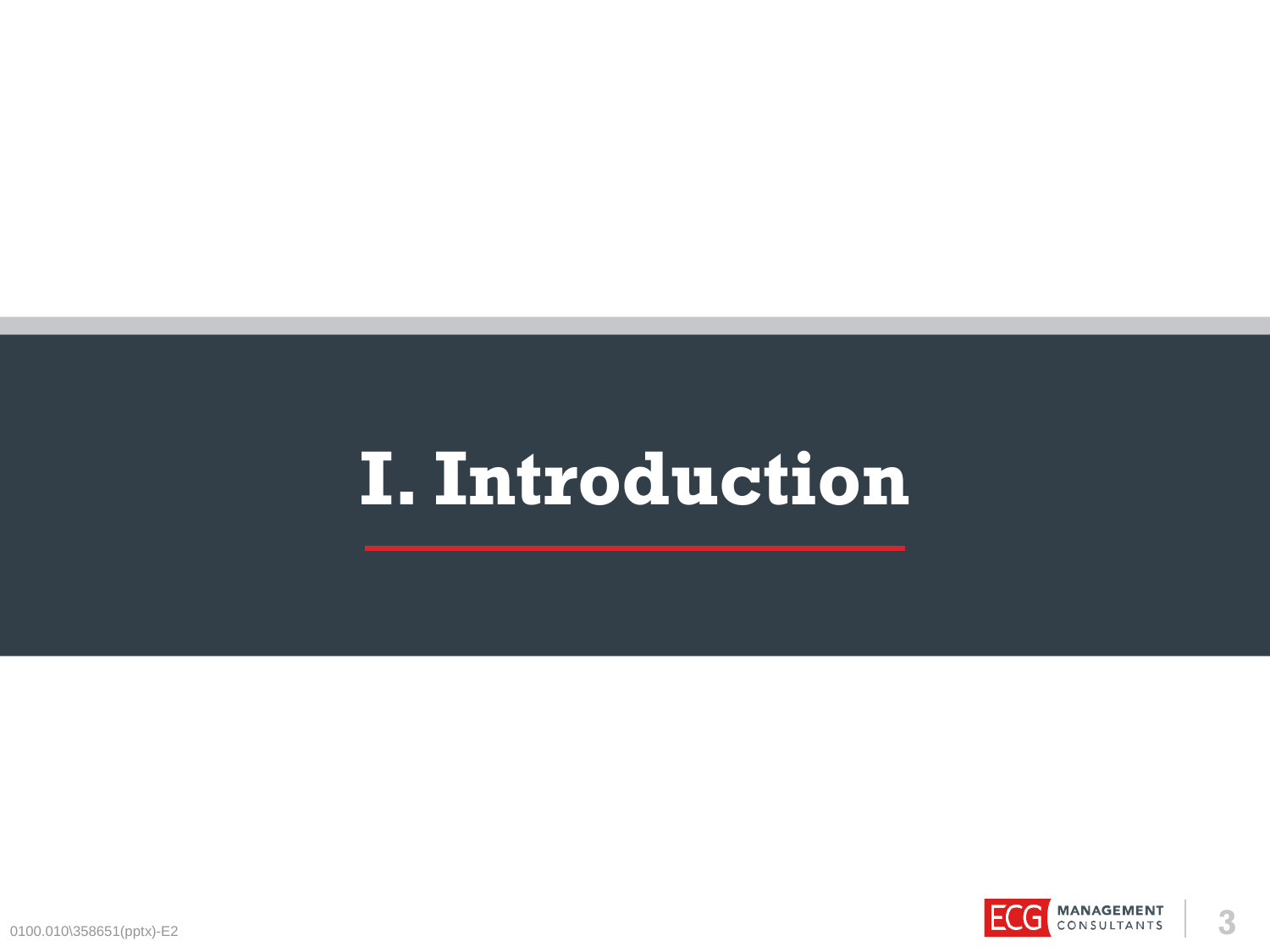About ECG

**For more than 40 years, ECG has been creating customized, implementable solutions to meet our clients' specific challenges.**

ECG has worked with more than 40 of Becker's Hospital Review's 100 Great Hospitals in America and more than one-third of *U.S. News & World Report*'s Best Hospitals.



Our experience and scale are recognized in the industry.

Named a *Top 20* largest healthcare management consulting firm by

# **ModernHealthcare**

### **ECG** OFFICES

















BOSTON CHICAGO DALLAS SAN DIEGO SAN FRANCISCO SEATTLE ST. LOUIS WASHINGTON, D.C.



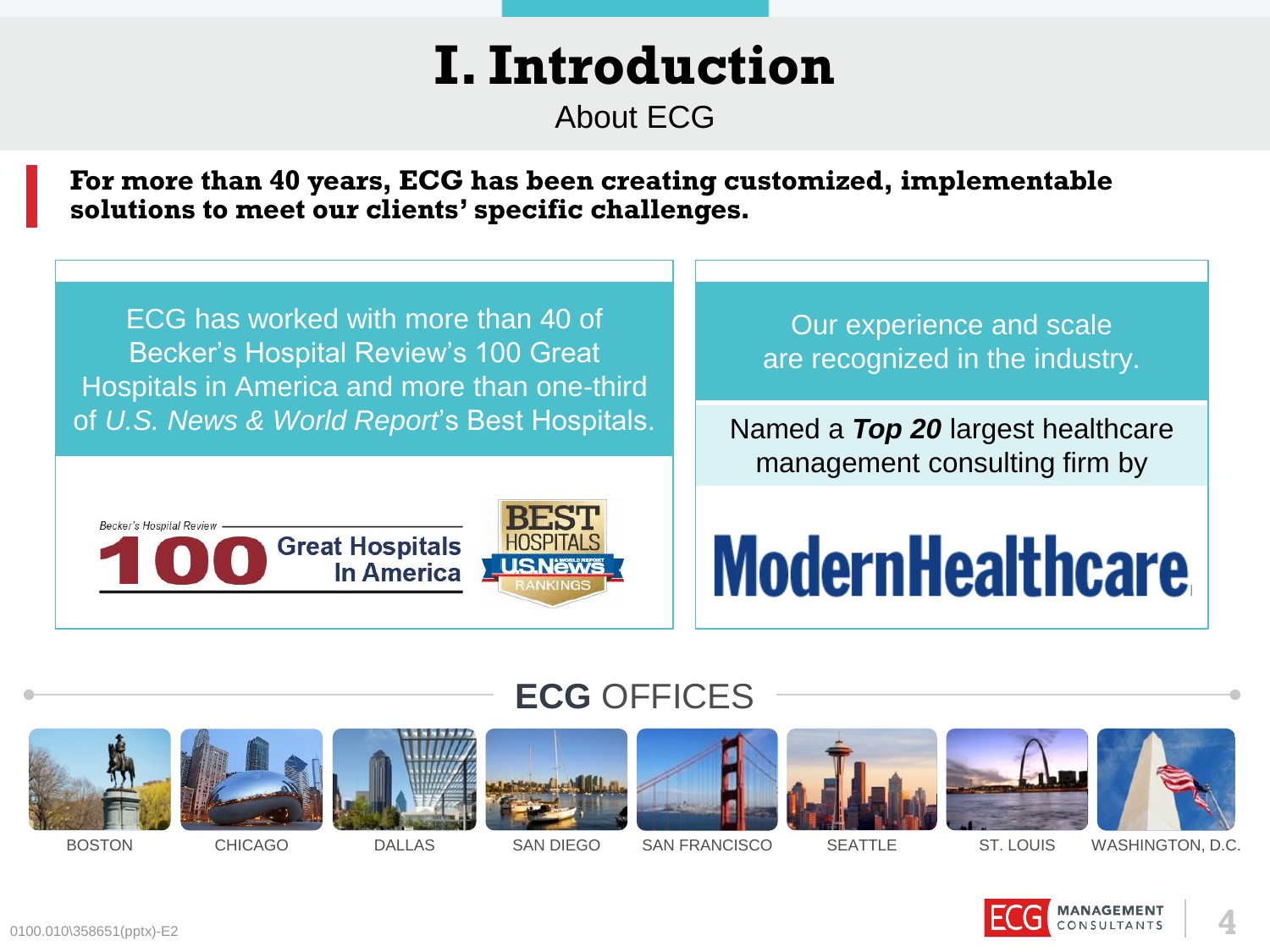Example Managed Care Clients

#### EXTENSIVE BREADTH AND DEPTH OF EXPERIENCE N AT IONALLY **TEXAS** Sutter Health Northern Arizona Healthcare Health and Human **Services Commission University of Michigan Health System** Regional Health Intermountain<sup>®</sup> **Healthcare SSMHealth Children's** Hospital **MARITAGE NavicentHealth CADENCE** Everything about us is all about you. We Treat Kids Better nic Presence Health<sup>®</sup> **CARILION CLINIC MERCYHEALTH UNIVERSITY HOSPITAL** Newark, New Jersey

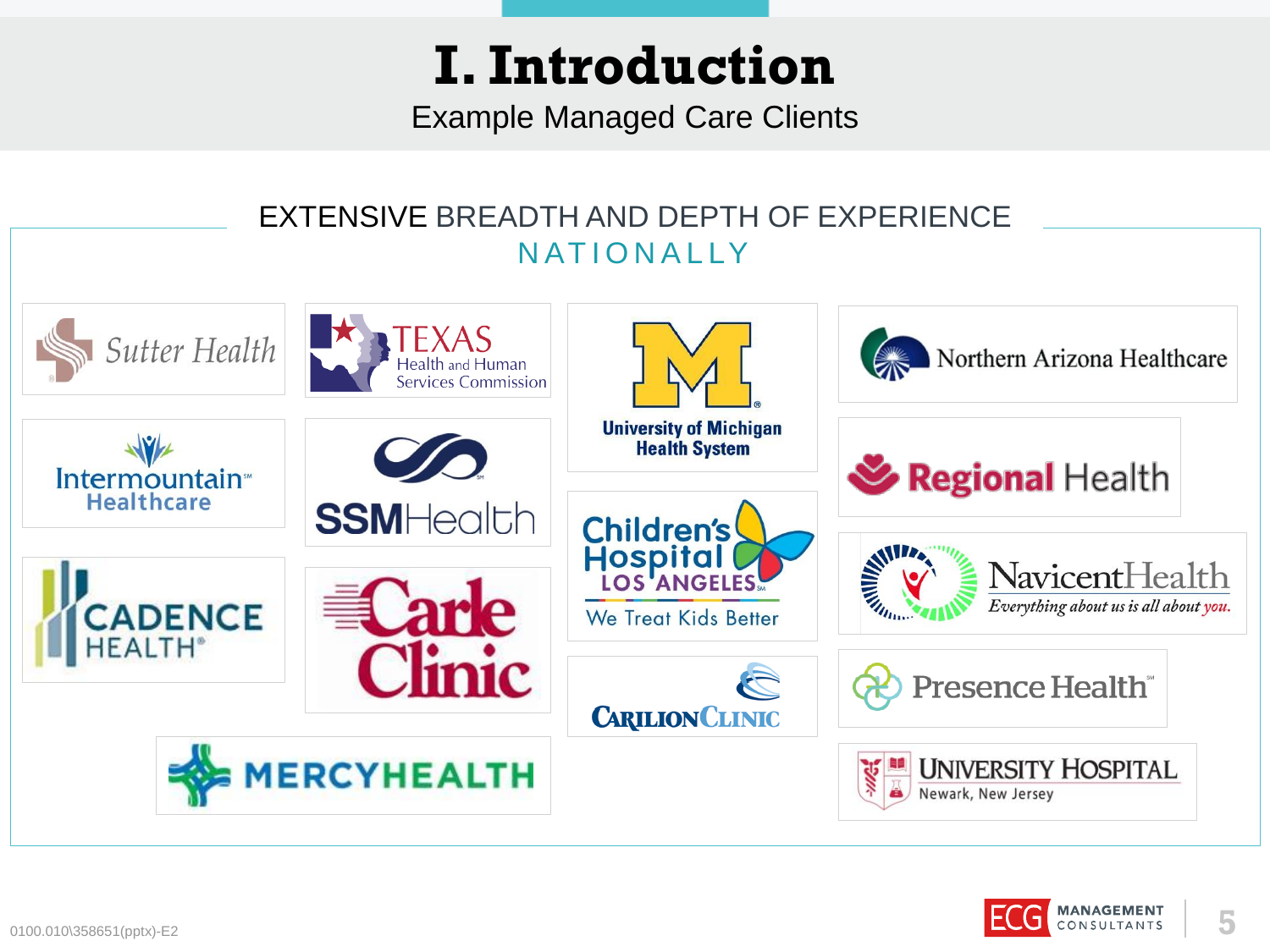**Questions** 

- 1. How do rate negotiations compare to 3 and 5 years ago? Are they more difficult and/or more complex?
- 2. Is the market really shifting from FFS to value? How quickly[?](http://www.google.com/url?sa=i&rct=j&q=&esrc=s&source=images&cd=&cad=rja&uact=8&ved=0ahUKEwiRj4-V7-vLAhVV-mMKHbDrAPEQjRwIBw&url=http://sallina.com/?m%3D20151203&bvm=bv.118443451,d.cGc&psig=AFQjCNH5ikZRPtFusDFXIOhile6g8TS5ZA&ust=1459546118720288) In what form or fashion?
- 3. How prevalent are narrow networks? Network tiers? What are the typical concessions and product types?



- 4. What is the impact on a hospital's financials when it moves to value?
- 5. Are providers and payors developing more meaningful partnerships? And if so, in what form or fashion?
- 6. Are there regional or local market variances in terms of the nature of negotiations, the movement to value, or otherwise?
- 7. Others?



**6**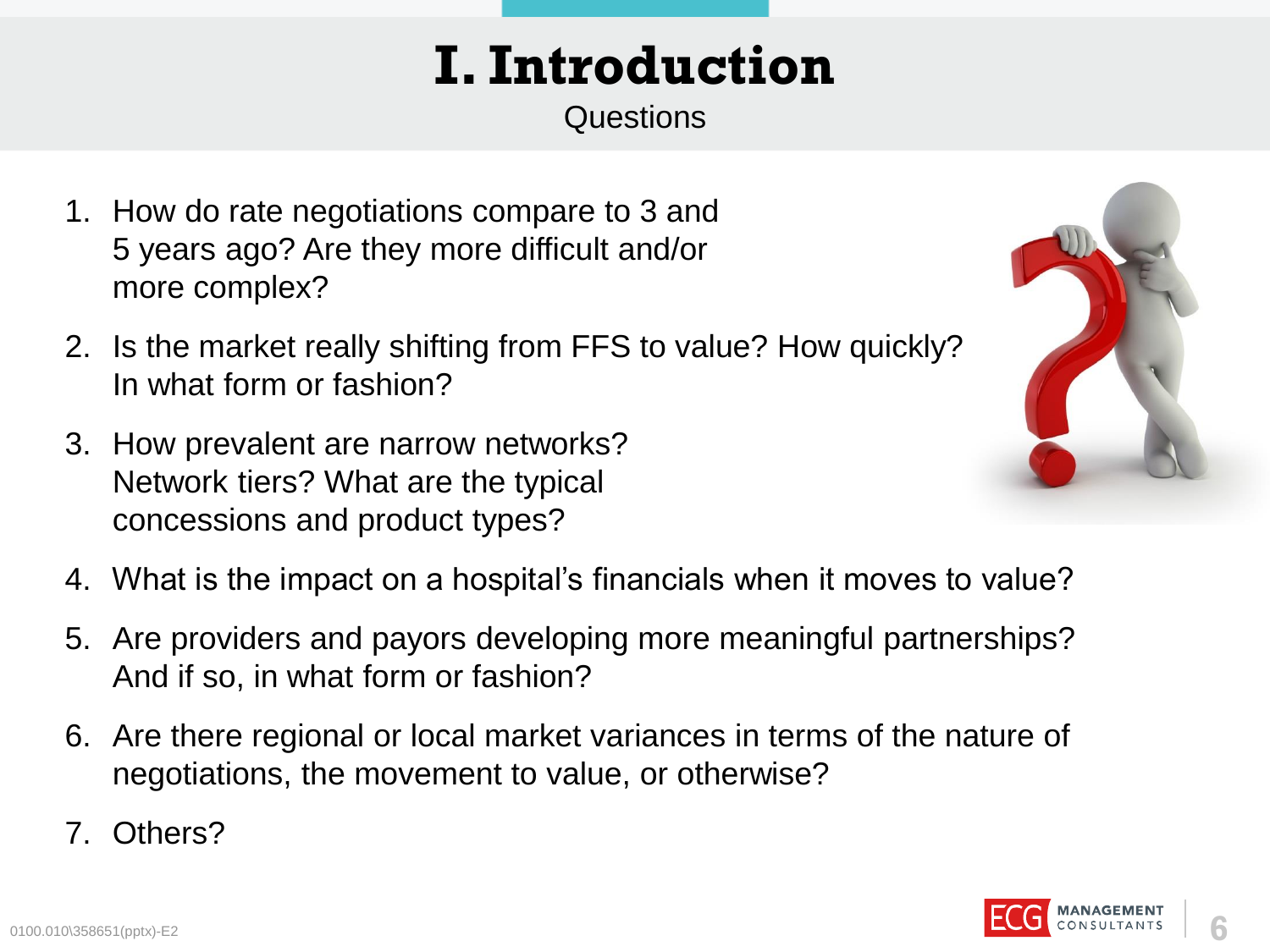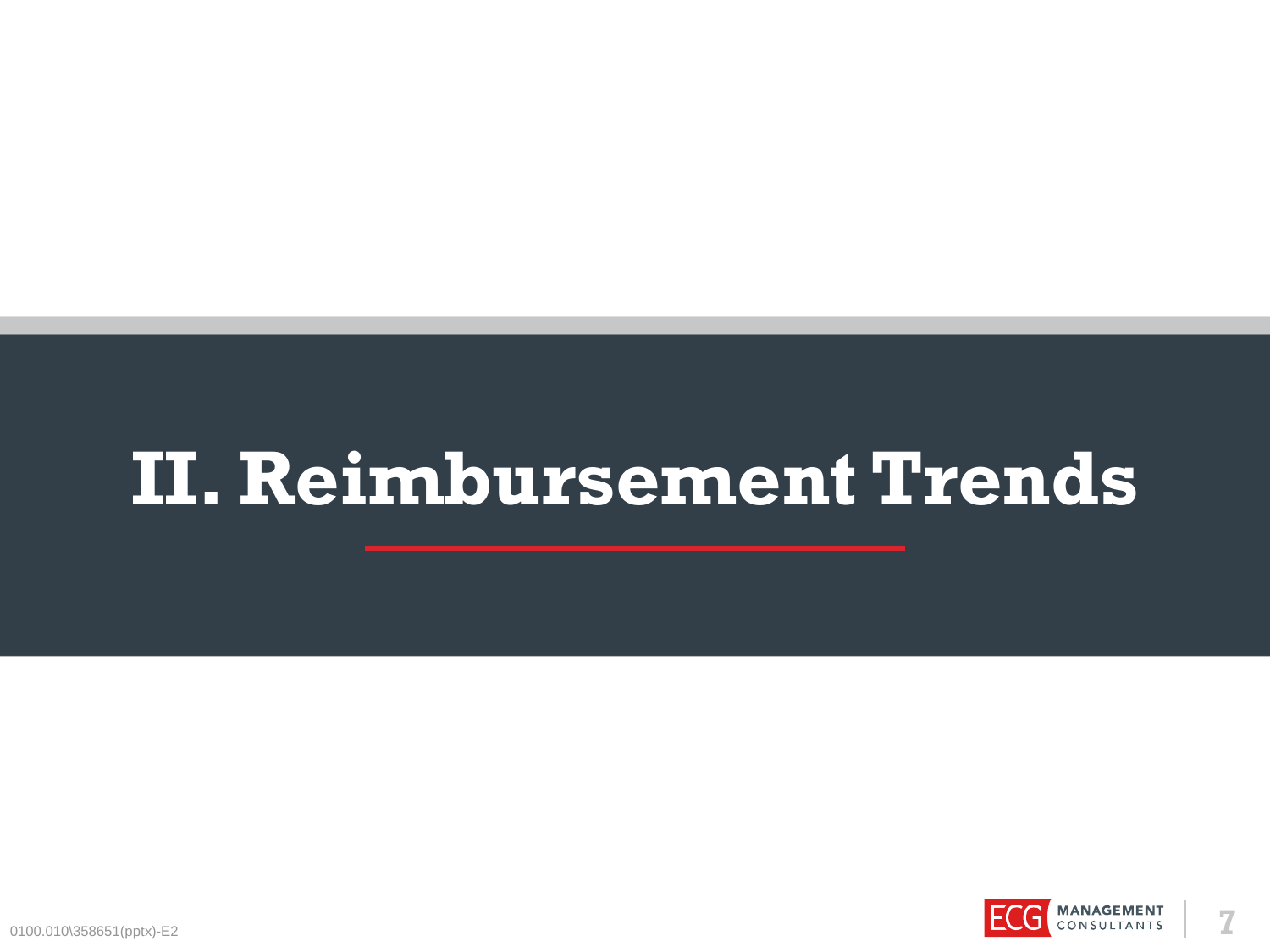The Market Is Shifting to Value-Based Systems

**Reimbursement from health plans to hospitals and physicians is shifting to valuebased; however, the pace of transition and the payment methodologies are variable.**

### **Healthcare Payment Innovation Public and Private Sectors**

- » The federal government and many states have expressed their intent and started the process of establishing programs to distribute a material amount of payments to providers through alternative models.
- » Health systems are taking steps to transition from volume- to value-based payment methods.
- » The Health Care Transformation Task Force, composed of large U.S. health systems, insurance companies, and employer groups, announced a goal of shifting 75% of its business to performance-based contracts.<sup>1</sup>



<sup>1</sup>*Modern Healthcare*, January 28, 2015.

**Government and commercial payors are expanding reimbursement models to include care coordination and management.**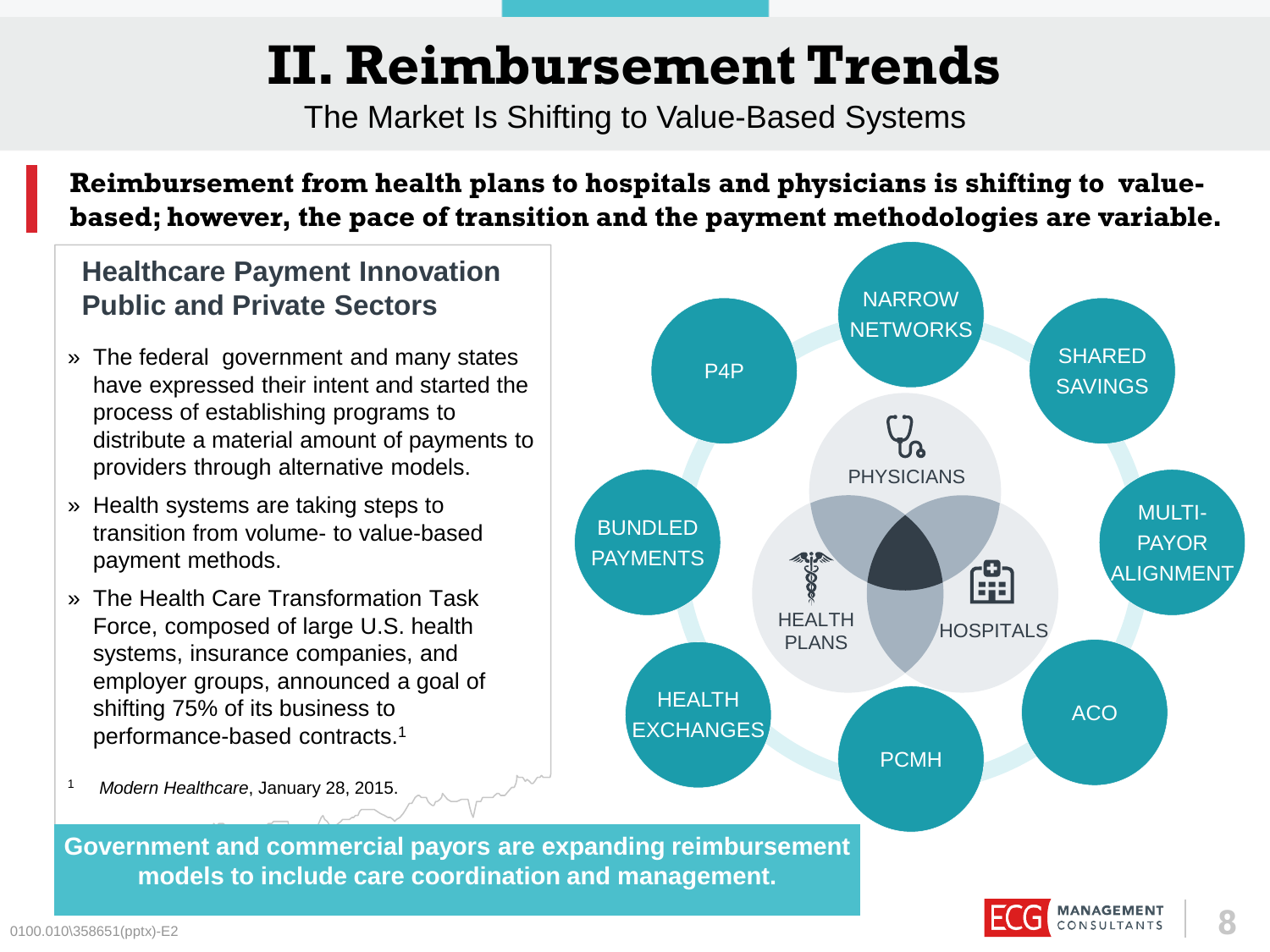Regulators: Bundled Payments



Source: Centers for Medicare & Medicaid Services (CMS), https://innovation.cms.gov

Medicare Bundled Payments for Care Improvement (BPCI).

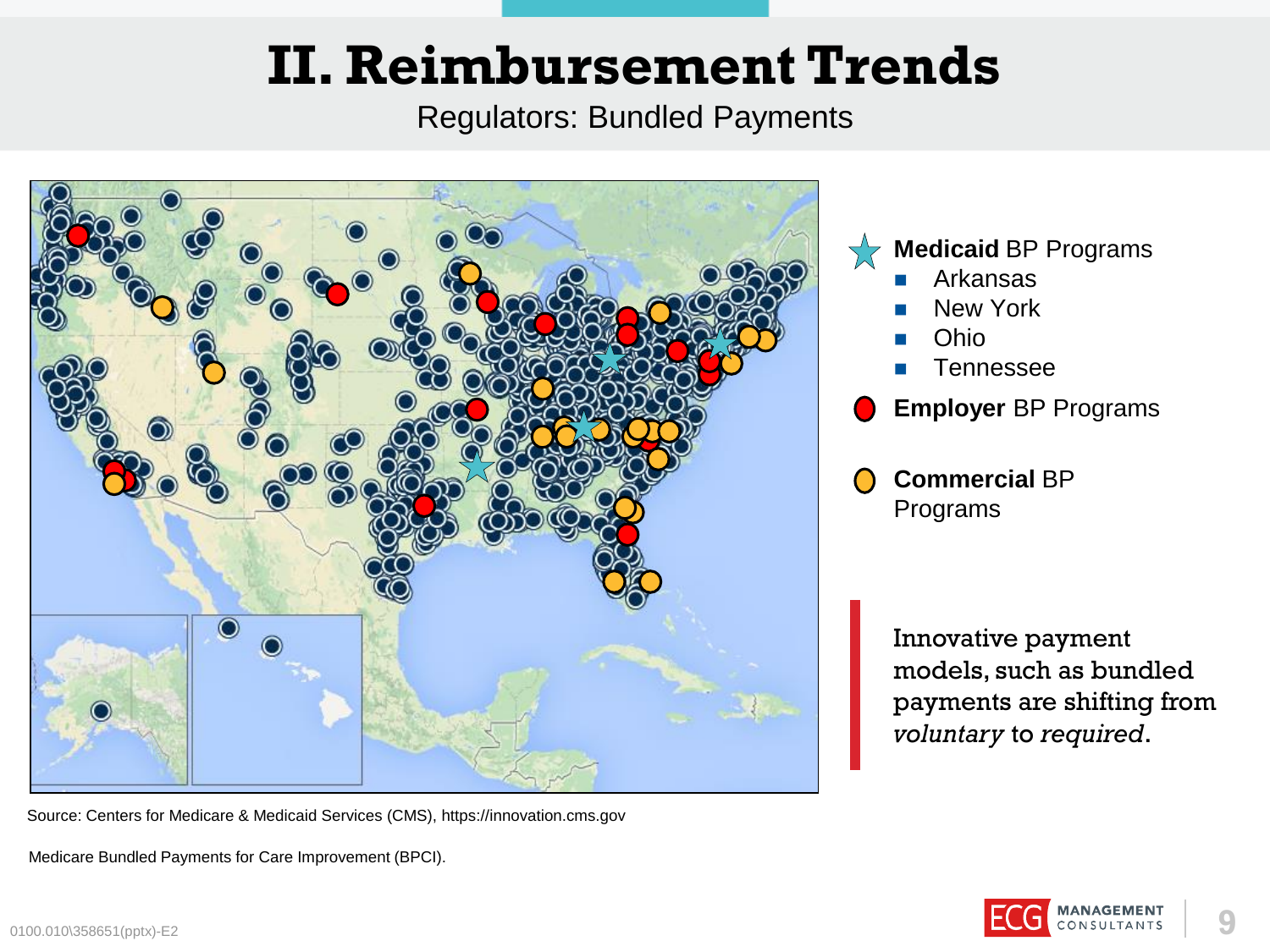Prevalence of ACOs

**ACO growth continues to accelerate as providers seek to position themselves in the market. Recent literature suggests approximately 750 ACOs exist across all 50 states.**

*Growth in ACO Formation*



*ACOs are now located in all 50 states and the District of Columbia. California leads all states, followed by Florida and Texas.* 

*Historically, hospitals were the main sponsors of ACOs. More recently, there has been a dramatic increase in physician groups sponsoring ACOs.*

*Geographic Distribution of ACOs*



Source: *Health Affairs Blog,* Growth And Dispersion Of Accountable Care Organizations In 2015, *www.healthaffairs.org*.

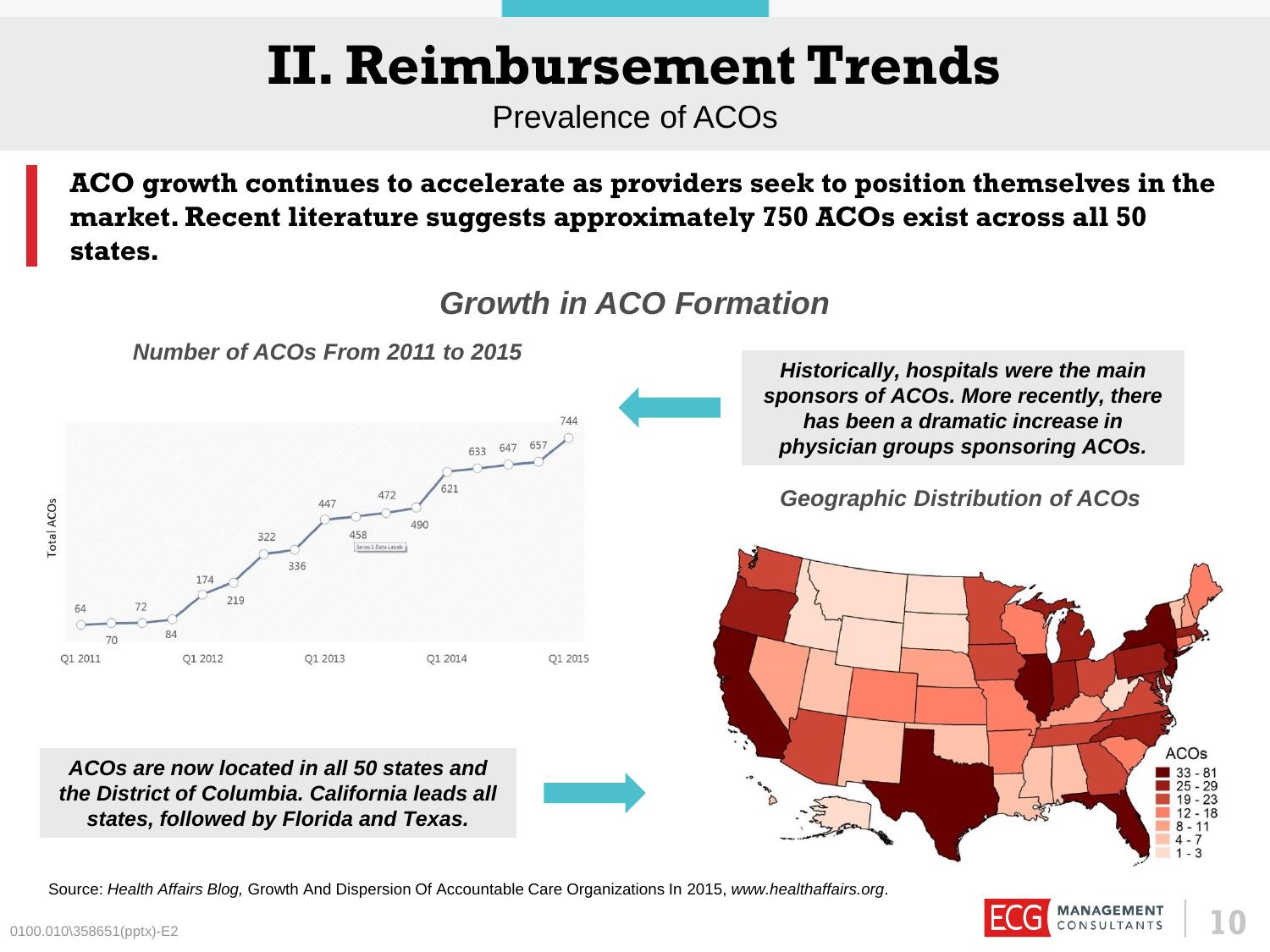FFS to Value

**The impact of moving to value on a hospital's financials is largely dependent on the structure of the arrangement, whether it has transformed the delivery system to effectively manage and coordinate care, and whether it has systems to measure clinical and financial performance.**

### *The Payment and Care Delivery Continuum Shifting Toward Risk — and Closer Partnerships*



#### **Provider/Payor Collaboration Models**

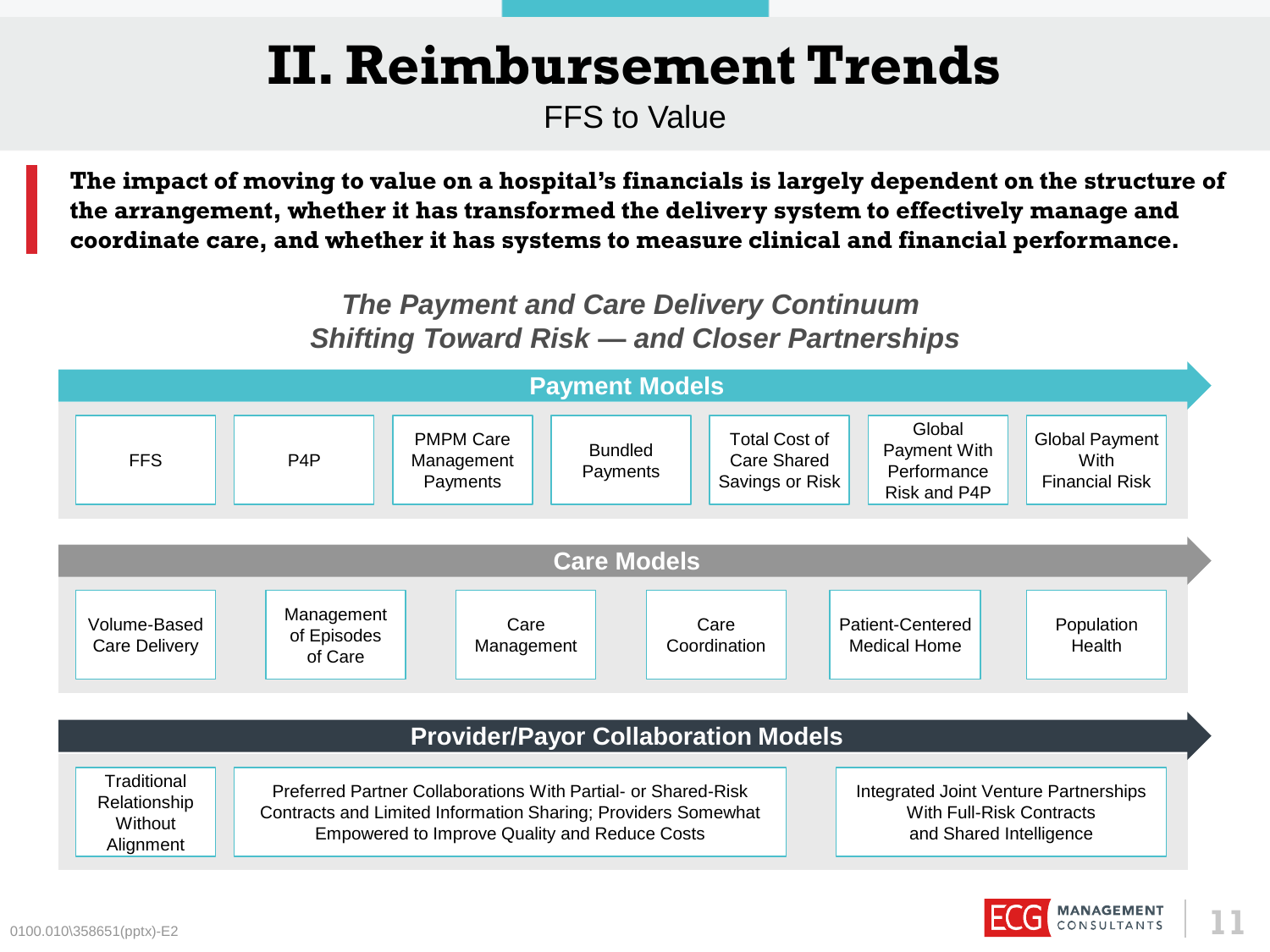Provider Collaborations and Partnerships

**As providers increase the amount of risk being shared with payors, further collaboration through innovative alignment models among providers has become a key element in both decreasing costs and improving overall health for a population.**



Source: AHA 2015 Environmental Scan.

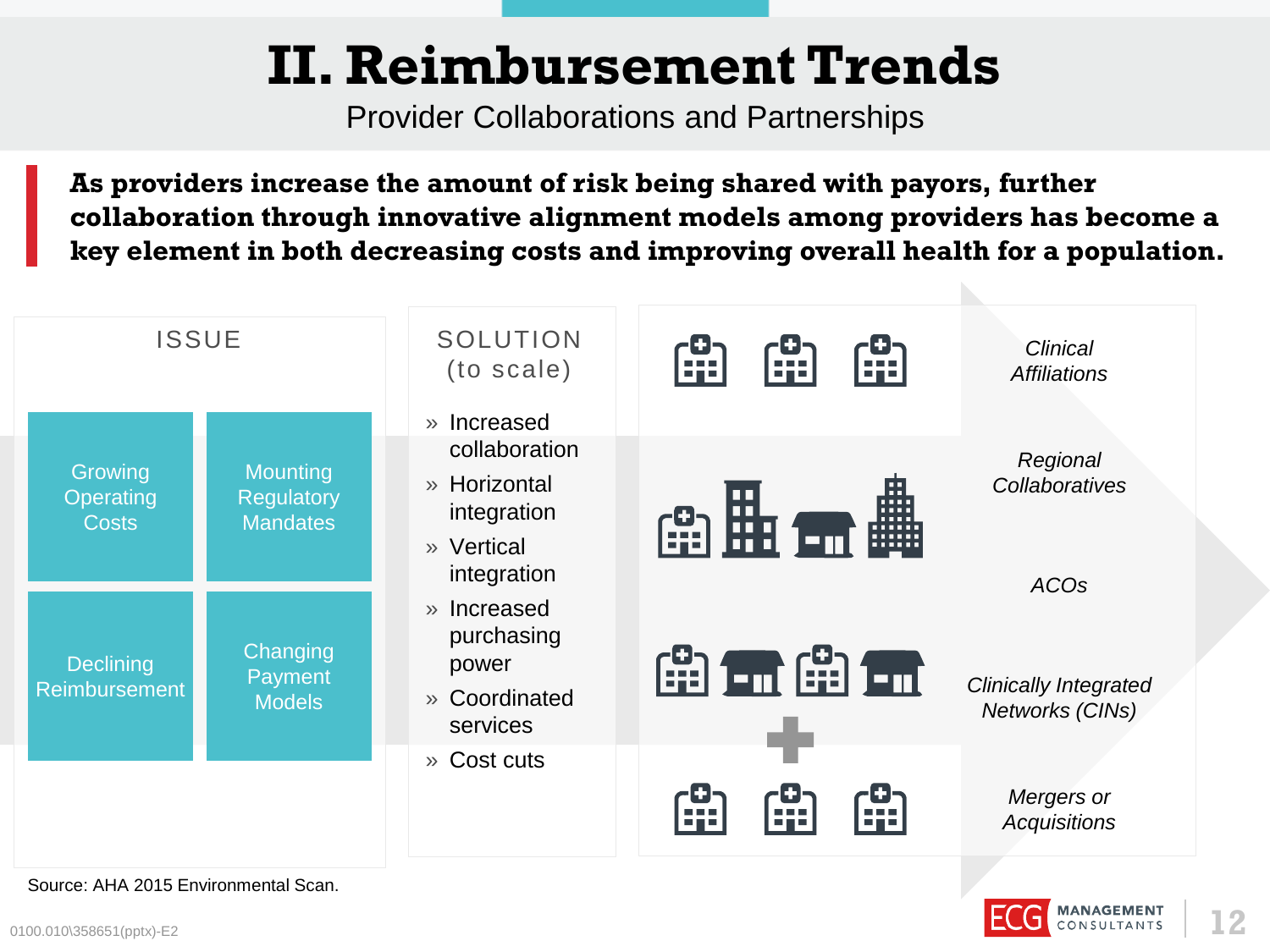Payor Consolidation: 2015 Megamergers

### Context: the new 'Big Three"

Rank | Company Premium %  $\mathbf{1}$ UnitedHealth Group Inc. \$115,302,000 20.21% Anthem Inc. \$68,389,300 11.99%  $\mathfrak{p}$ \$49,562,000 Aetna Inc. 8.69% 3 \$45,959,000 Humana Inc. 8.05% 4 \$27,214,000 4.77% 5 Cigna **Total Premiums for Health Insurance** \$570,576,663

Premiums controlled by leading plans

**By comparison, 4 airlines control over 80% of domestic flights:**

**Delta United American Southwest**

Source: "State Insurance Regulation: Key Facts and Market Trends 2014". Company premium data extracted from 2014 Financial Statement.

### **Consolidation in the insurance segment results in three firms potentially controlling 53% of total premium buys.**

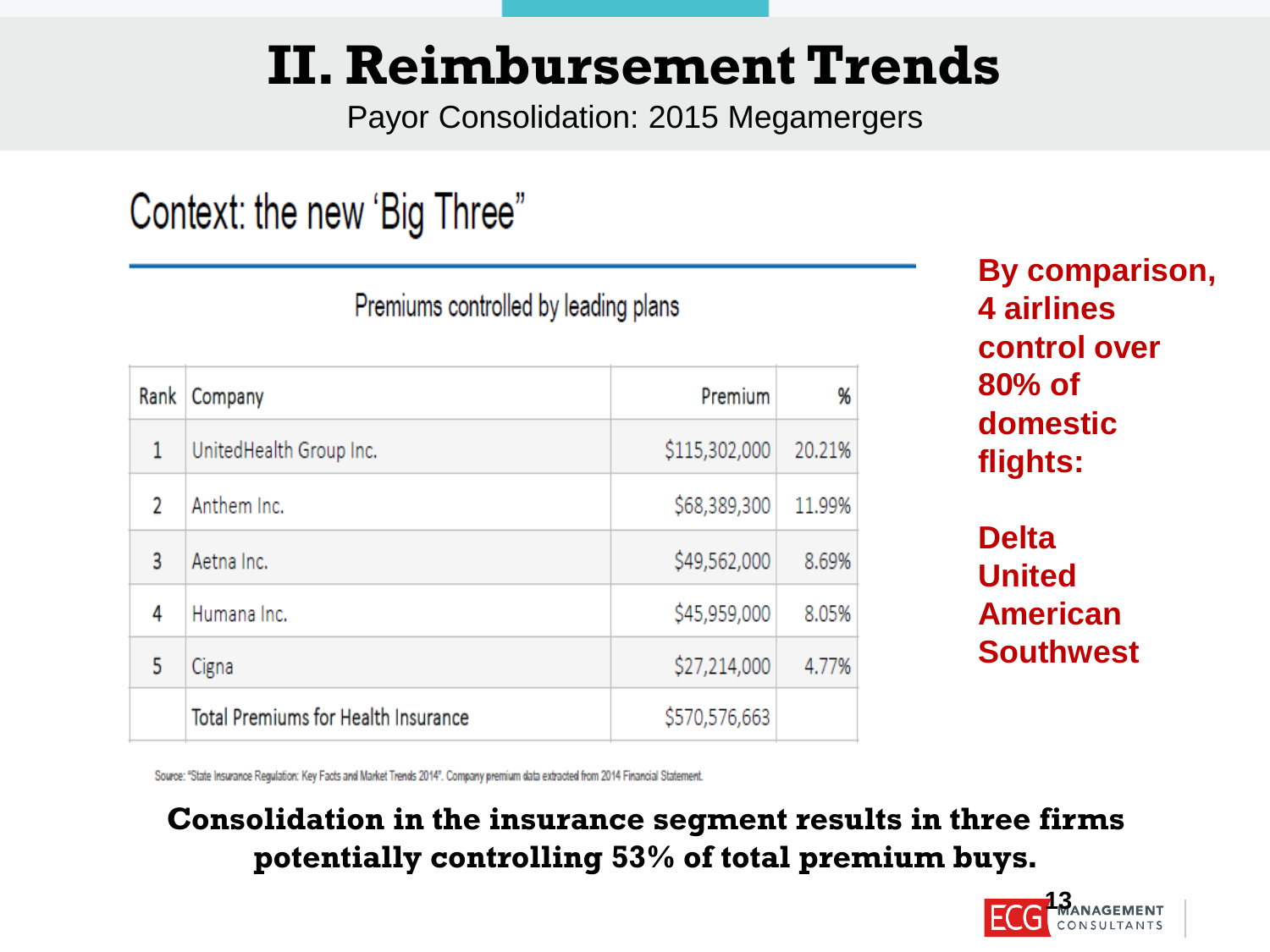# **III. Payor/Provider Collaborations**

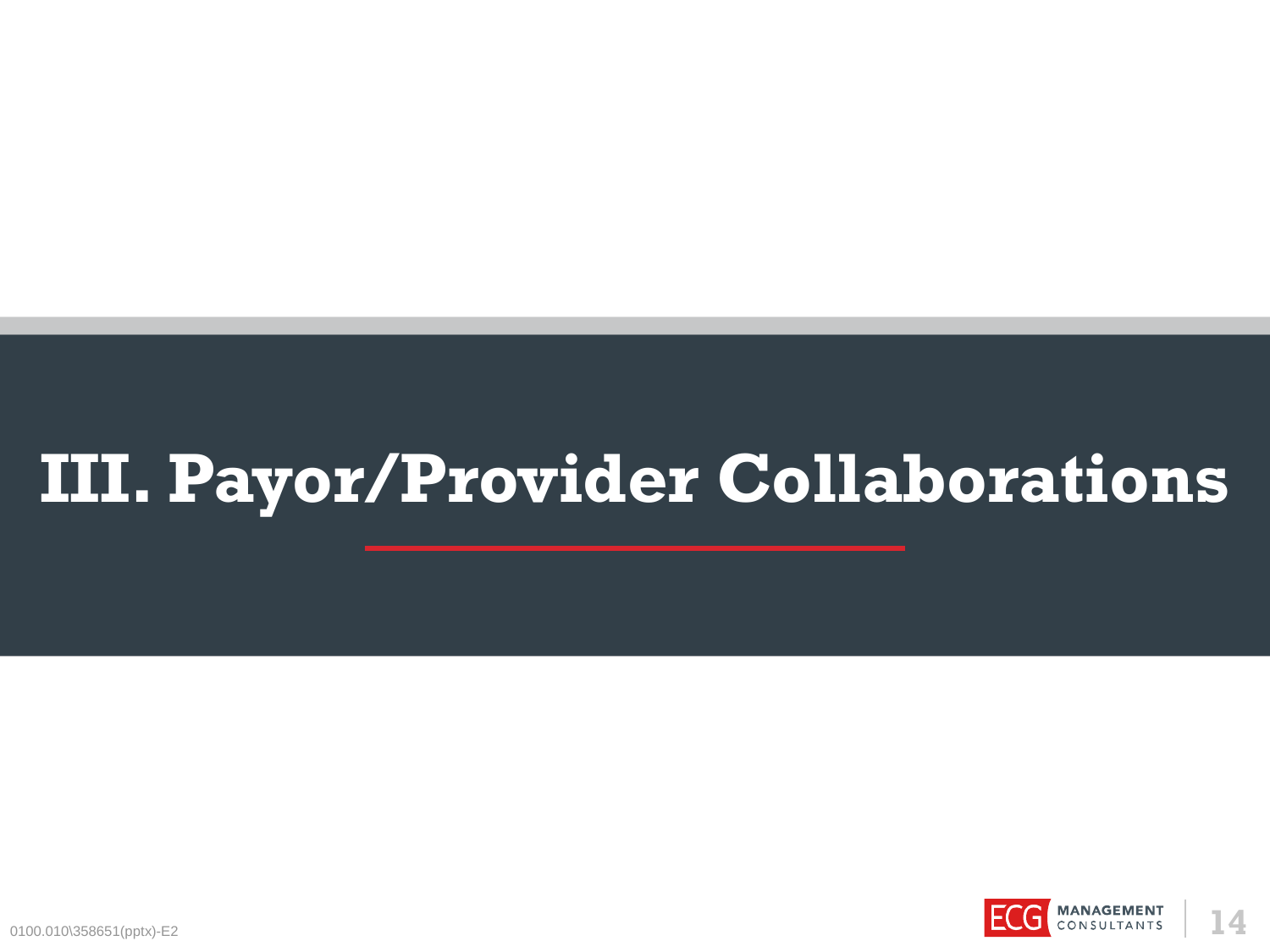## **III. Payor/Provider Collaborations**

By the Headlines

**In response to these market factors, we see the following happening: (1) providers and payors becoming one or (2) providers and payors choosing to work together.**



**have a majority equity stake in a health plan. 1999 <b>ECG** MANAGEMENT 15

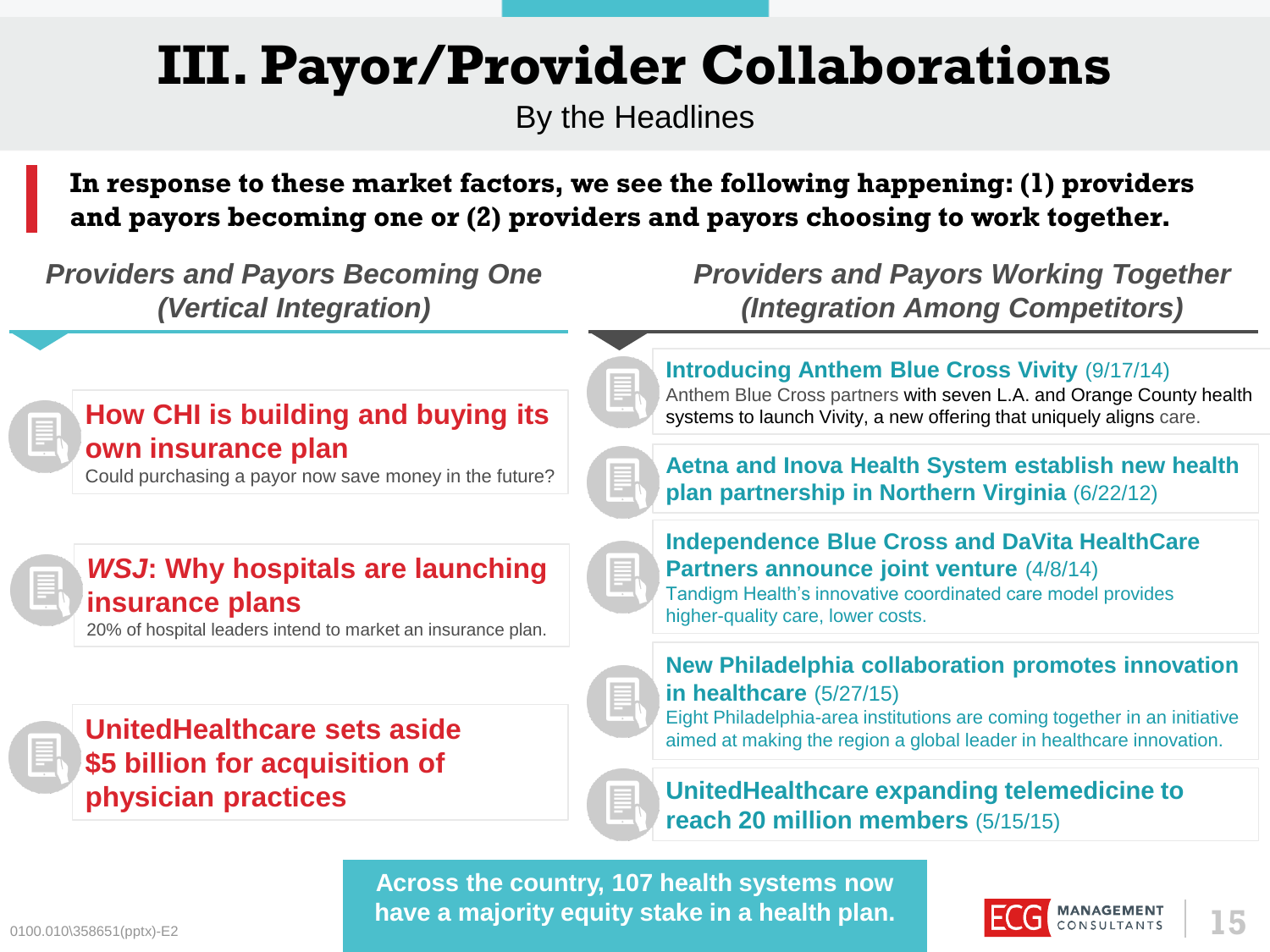### **III. Payor/Provider Collaborations**

Two recent studies shed some light on provider-sponsored plans

### Health Plan **Alliance**

*Health Plan Alliance members manage risk. It is our business. And we are good at it. What is challenging is when we take on risk in a market where uncertainty and variability make it nearly impossible to anticipate with reasonableness the level of risk.*



Dennis Bolin, Member Engagement/Chief Marketing Officer, Health Plan Alliance

From a recent study, the analysis yielded 3 primary findings:

- Provider-sponsored plans can be financially successful
- Core line of business can influence profitability with MA and Medicaid-focused plans performing well.
- Scale and tenure can boost profitability with many high performing plans having 100,000 or more members in their core line of business.

Source: "*Provider-sponsored health plans: positioned to win the health insurance market shift* Deloitte Development LLC, 04/12/2016

Here are five things to know about provider-led health plans, according to the report.

1. Between 2010 and 2014, the most recent year for which data is available, the number of providers offering health plans has steadily increased from 94 to 106.

2. Enrollment in provider-led plans grew to 15.3 million in 2014, up from 12.4 million in 2010. However, most provider-led health plans remain comparatively small in terms of enrollment. Only five healthcare providers owned plans that covered more than 500,000 lives in 2014.

3. Financial performance of provider-led plans remains mixed. Of the 89 plans analyzed for the report, more than 40 had negative margins in some or all of the past three years.

4. Like other insurance carriers, most provider-led health plans have struggled to achieve profitability in the individual market on the public exchanges.

5. Based on the study's findings, the authors concluded that although offering a health plan may be an attractive opportunity for some systems, it is not without risk.

McKinsey study as reported in *Becker Hospital Review*

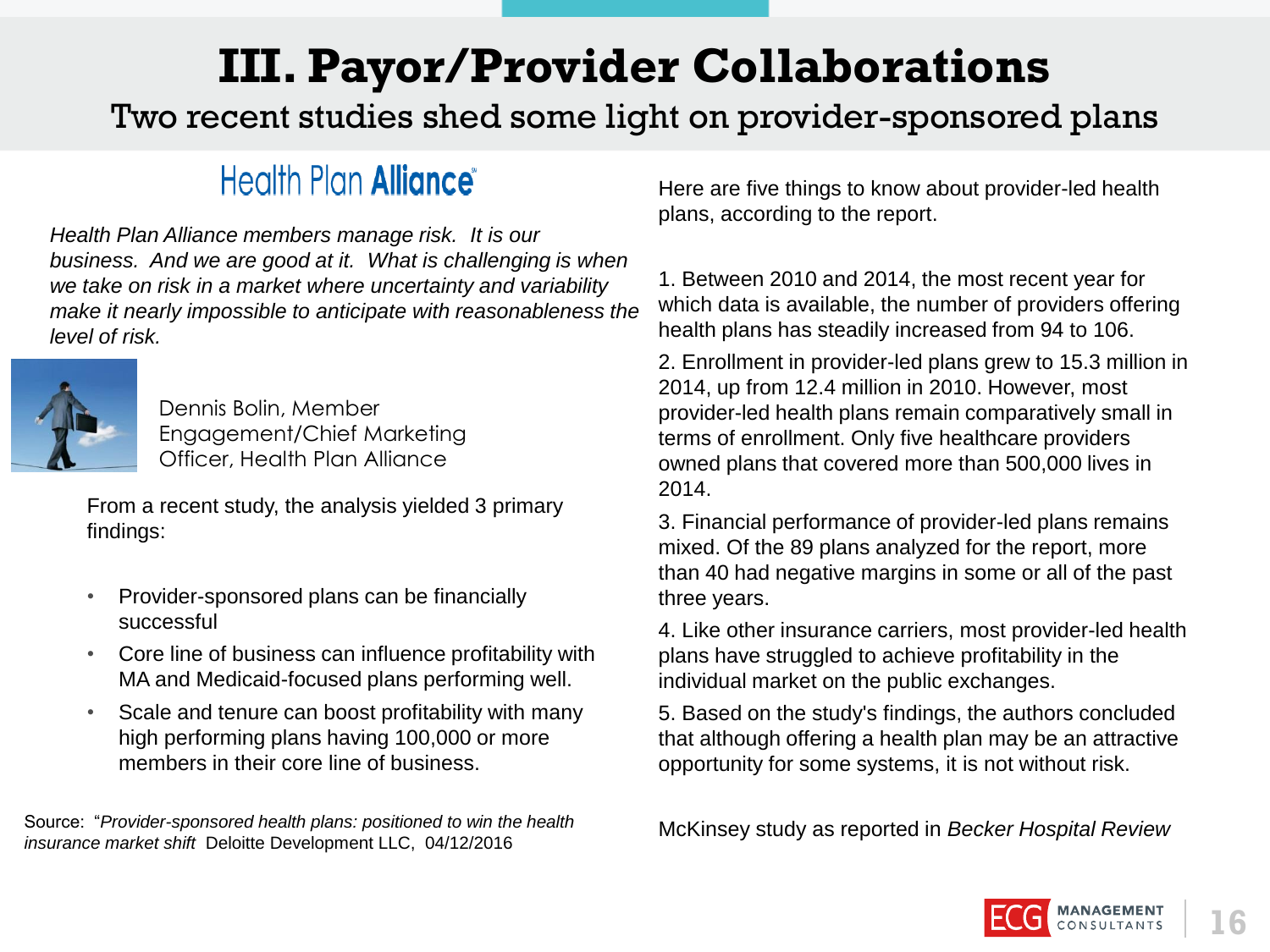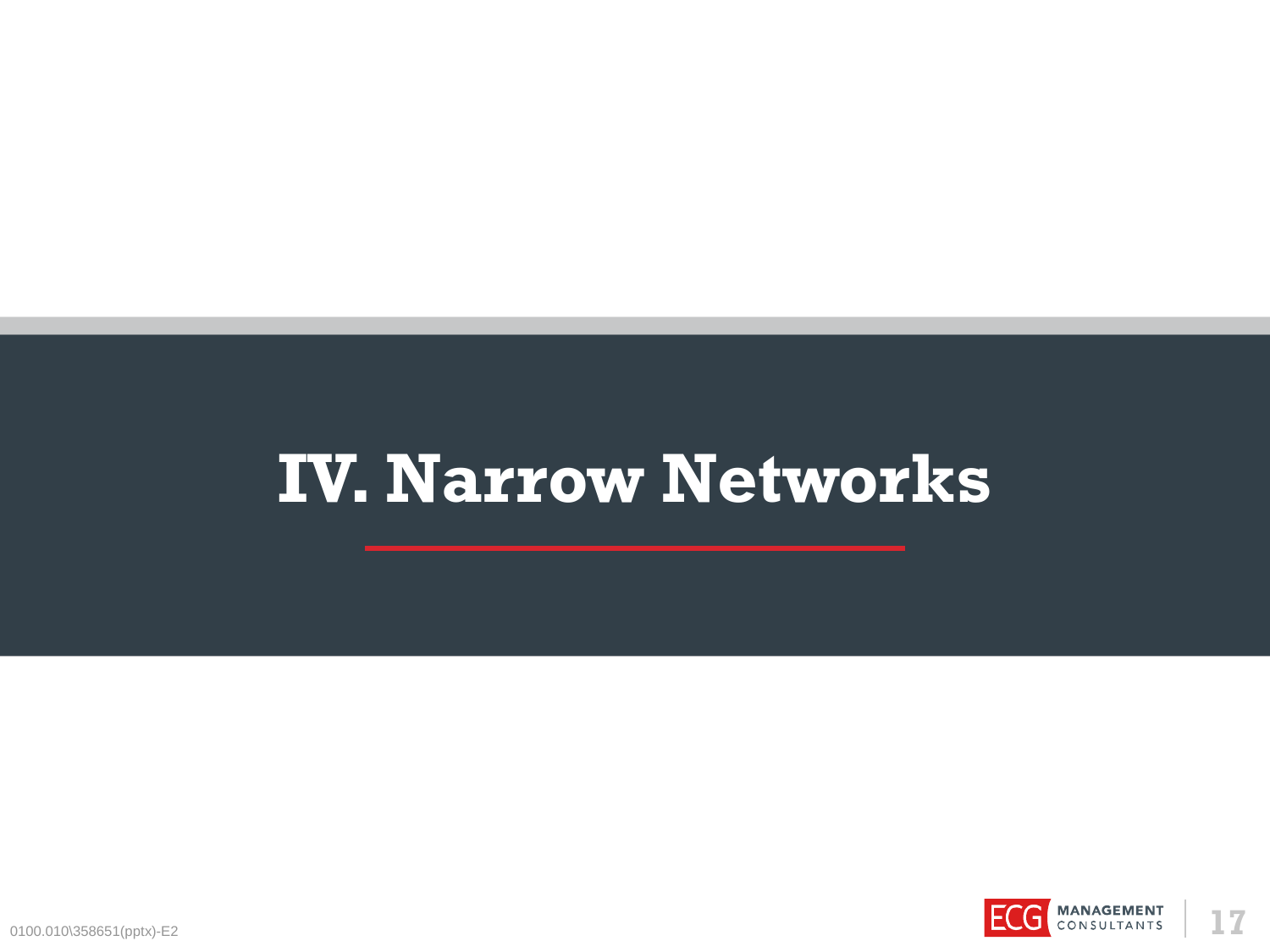**Definition** 

**McKinsey defines network breadth by the percentage of hospitals that participate in the network.**

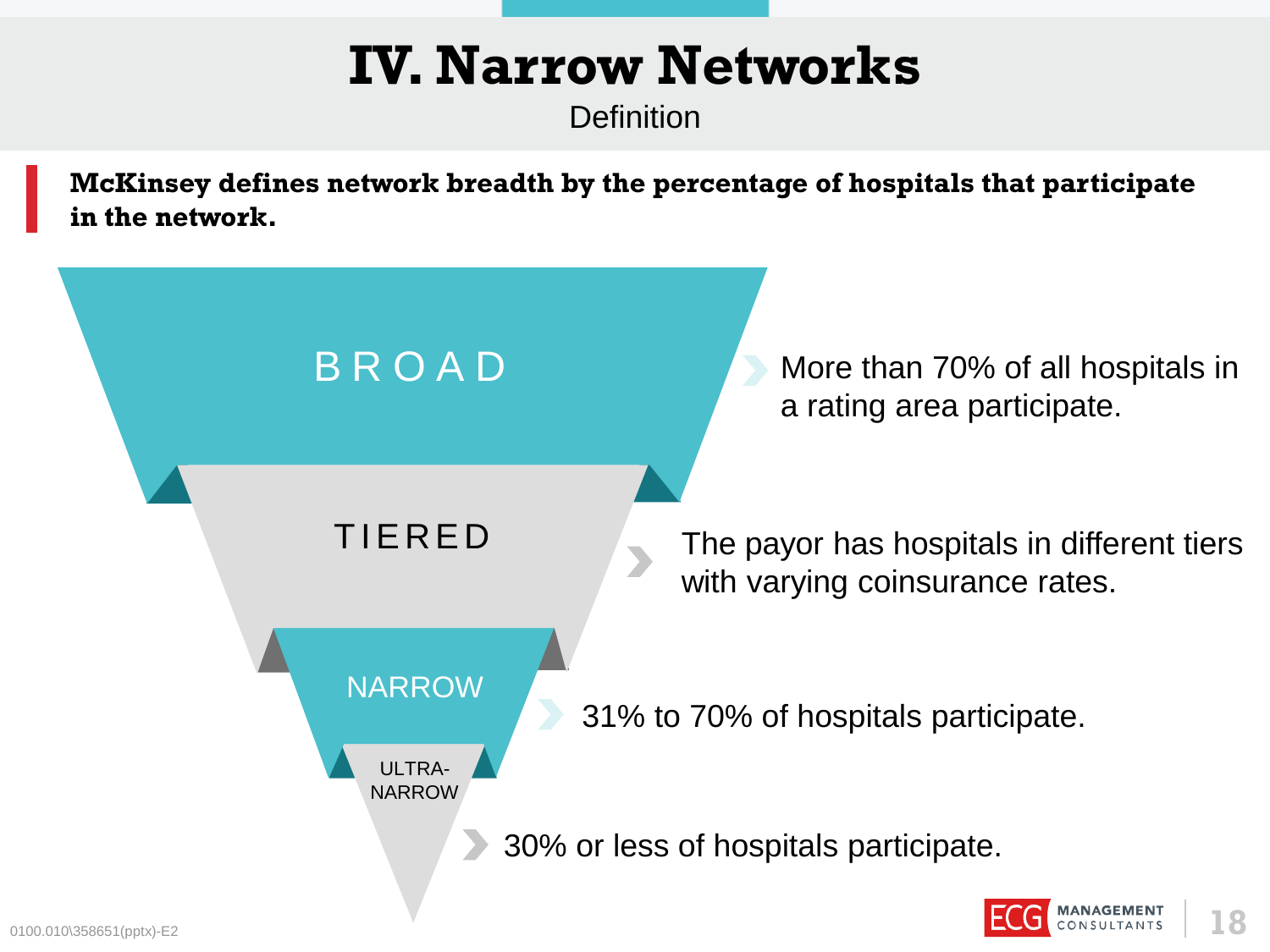Prevalence — Health Insurance Exchanges

**Narrow networks are occurring most frequently in the health insurance exchange market. In 2015, nearly half of the networks for plans were narrow, ultra-narrow, or tiered. Narrow networks are especially common in urban areas.**



0100.010\358651(pptx)-E2 **19 off-exchange commercial plan.<sup>1</sup> The average exchange plan network includes 34% fewer providers than the average**

Source: Avalere Health, "Network Design: Trends in Tiered and Narrow Insurance Networks," October 2015.

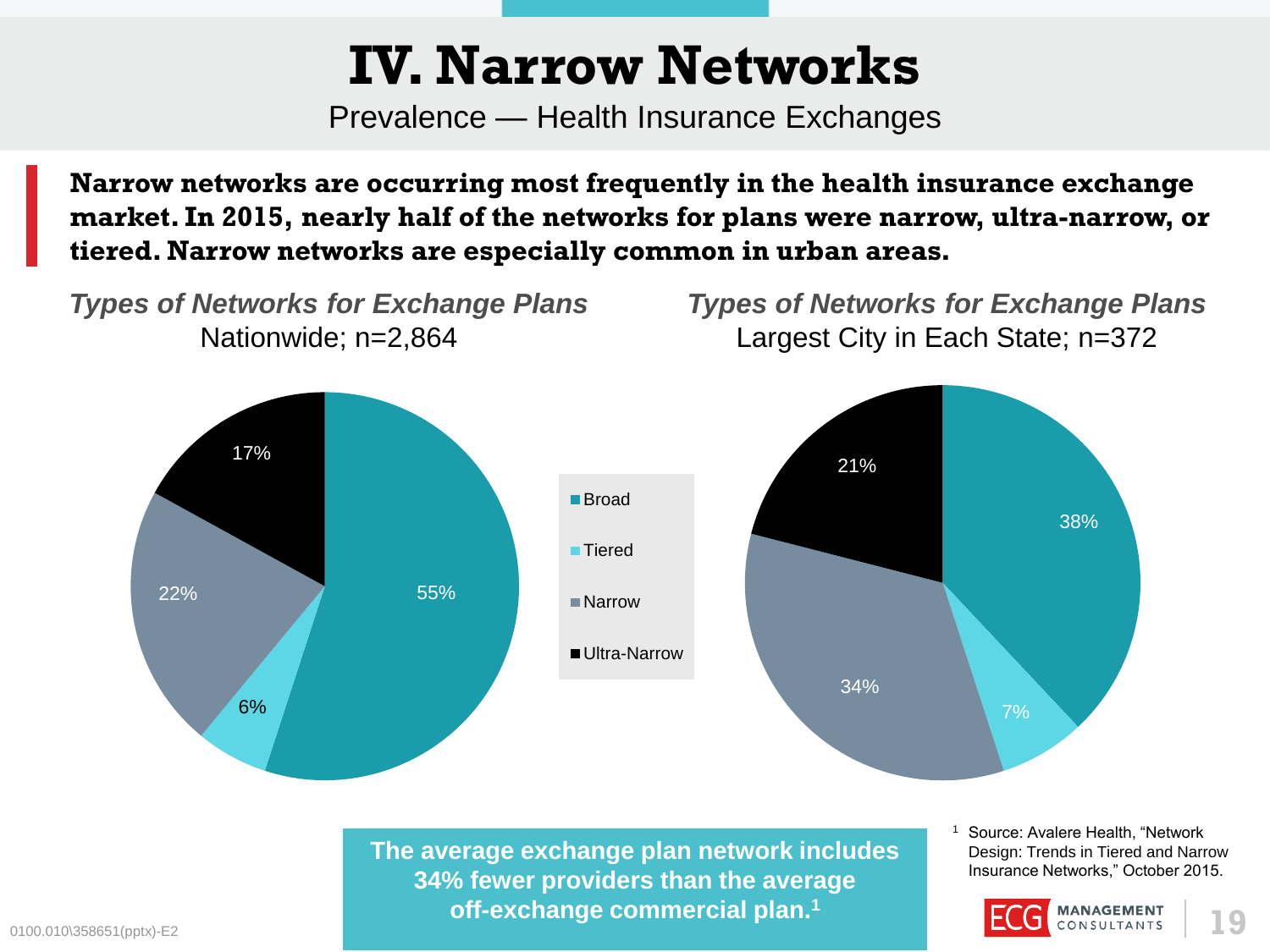Group Market

**In the group market, tiered networks are more common than narrow networks because employers generally need more geographic coverage than individuals.**

*Percentage of Employers Offering Tiered- or Narrow-Network Health Plans<sup>1</sup>*



<sup>1</sup> Source: Avalere Health, "Network Design: Trends in Tiered and Narrow Insurance Networks," October 2015. Available online at *http://avalere-healthproduction.s3.amazonaws.com/uploads/pdfs/1444082614\_AH\_Tiered\_Network\_White\_Paper\_v3.pdf.*

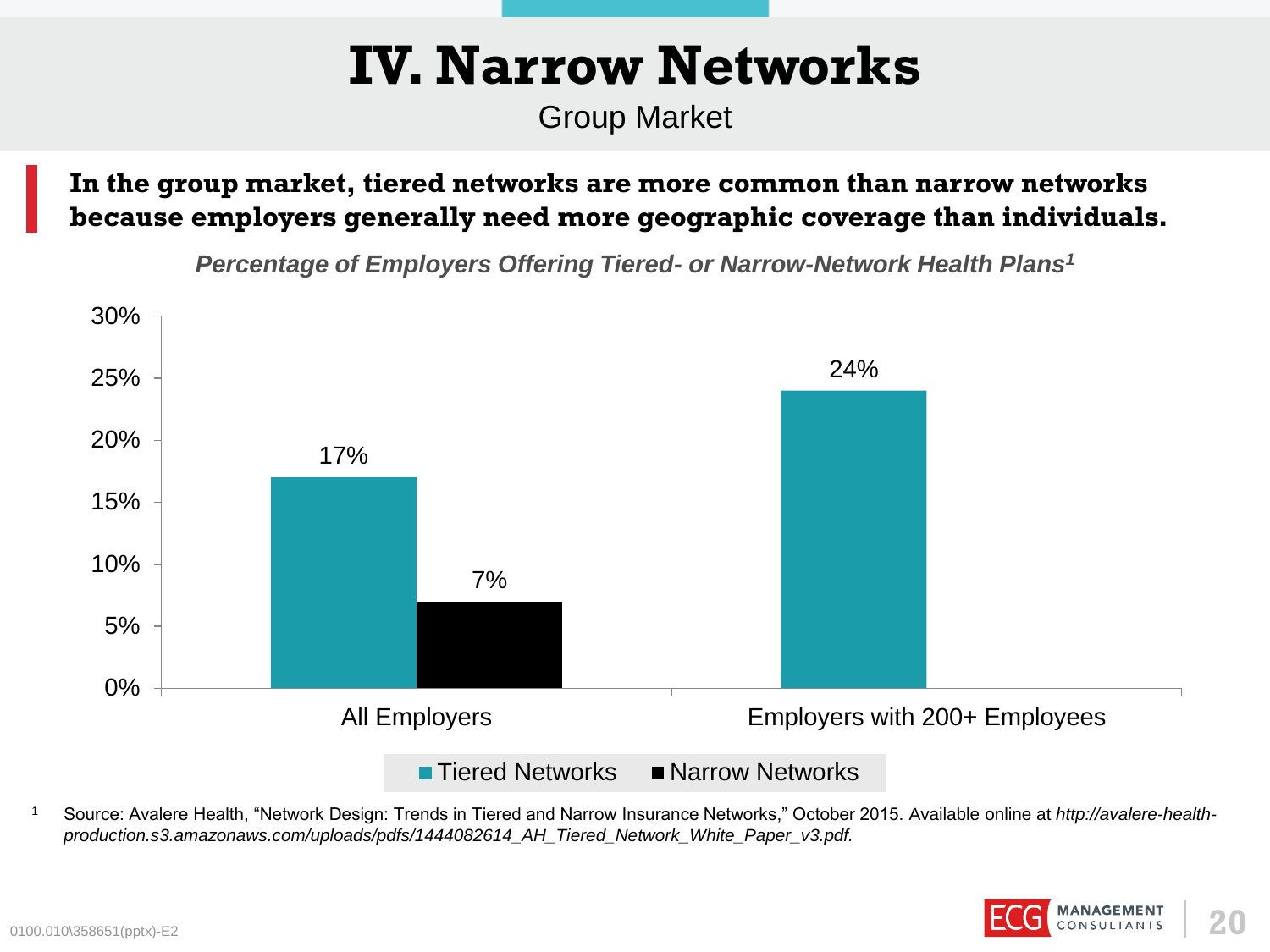Considerations for Providers

### DON'T ASSUME VOLUME INCREASES

» Negotiate exclusivity, volume corridors, or shared savings in exchange for narrow network rate concessions.

### OFFER APPROPRIATE RATE CONCESSIONS

- » The right concession will depend on the circumstances.
- » 10%–20% is typical.
- » Providers may also negotiate more at-risk dollars in lieu of concessions or choose to opt out.

#### UNDERSTAND SUBSIDIES

- » Collections may be easier for highly subsidized commercial members (e.g., people recently off Medicaid) than for less subsidized beneficiaries.
- » Therefore, larger rate concessions may be appropriate for highly subsidized populations.

#### BEWARE OF REVERSE-ADVERSE SELECTION

- » Healthy people—i.e., those who don't need much healthcare—tend to choose narrow networks.
- » Healthy patient populations can lead to negative revenue adjustments in value-based contracts.

0100.010\358651(pptx)-E2 **21 Regionally ranked hospitals are participating in fewer exchange plans, which tend to include narrow networks.**

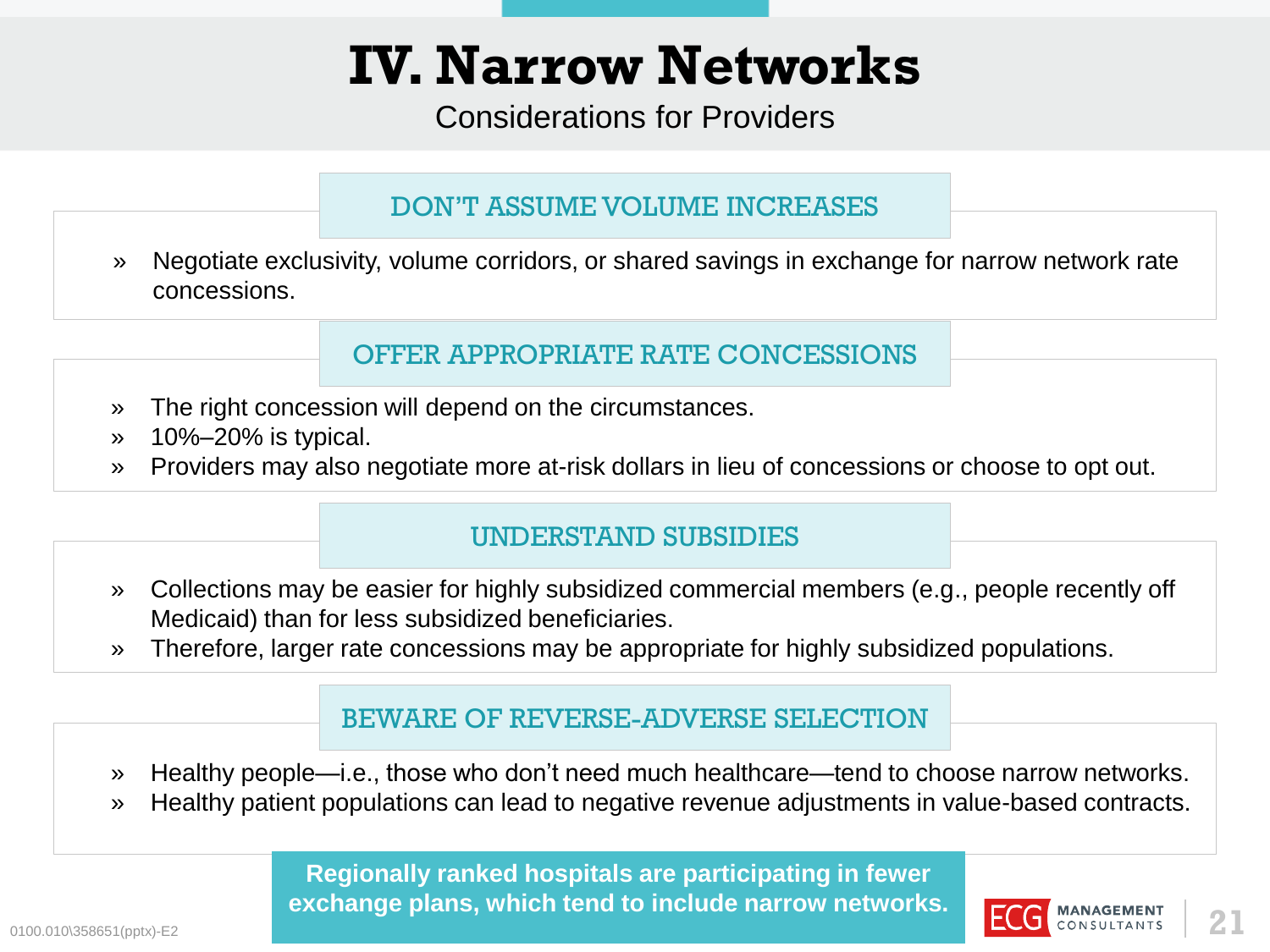# **V. Questions and Discussion**

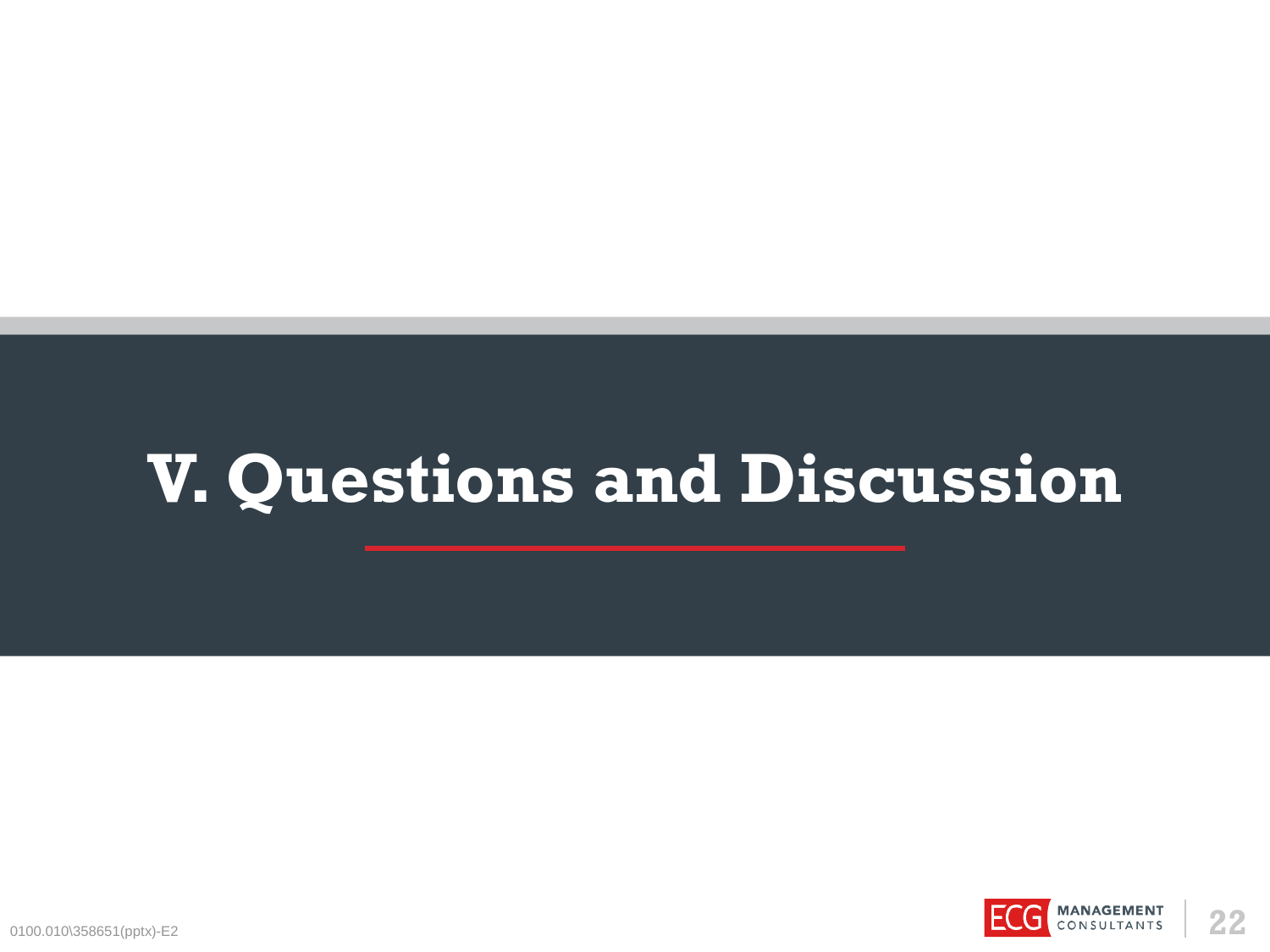## **V. Questions and Discussion**

Answers to Key Questions

- 1. How do rate negotiations compare to 3 and 5 years ago? Are they more difficult and/or more complex?
- 2. Is the market really shifting from FFS to value? How quickly? In what form or fashion?
- 3. How prevalent are narrow networks? Network tiers? What are the typical concessions and product types?
- 4. What is the impact on a hospital's financials when it moves to value?
- 5. Are providers and payors developing more meaningful partnerships? And if so, in what form or fashion?
- 6. Are there regional or local market variances in terms of the nature of negotiations, the movement to value, or otherwise?
- 7. Others?